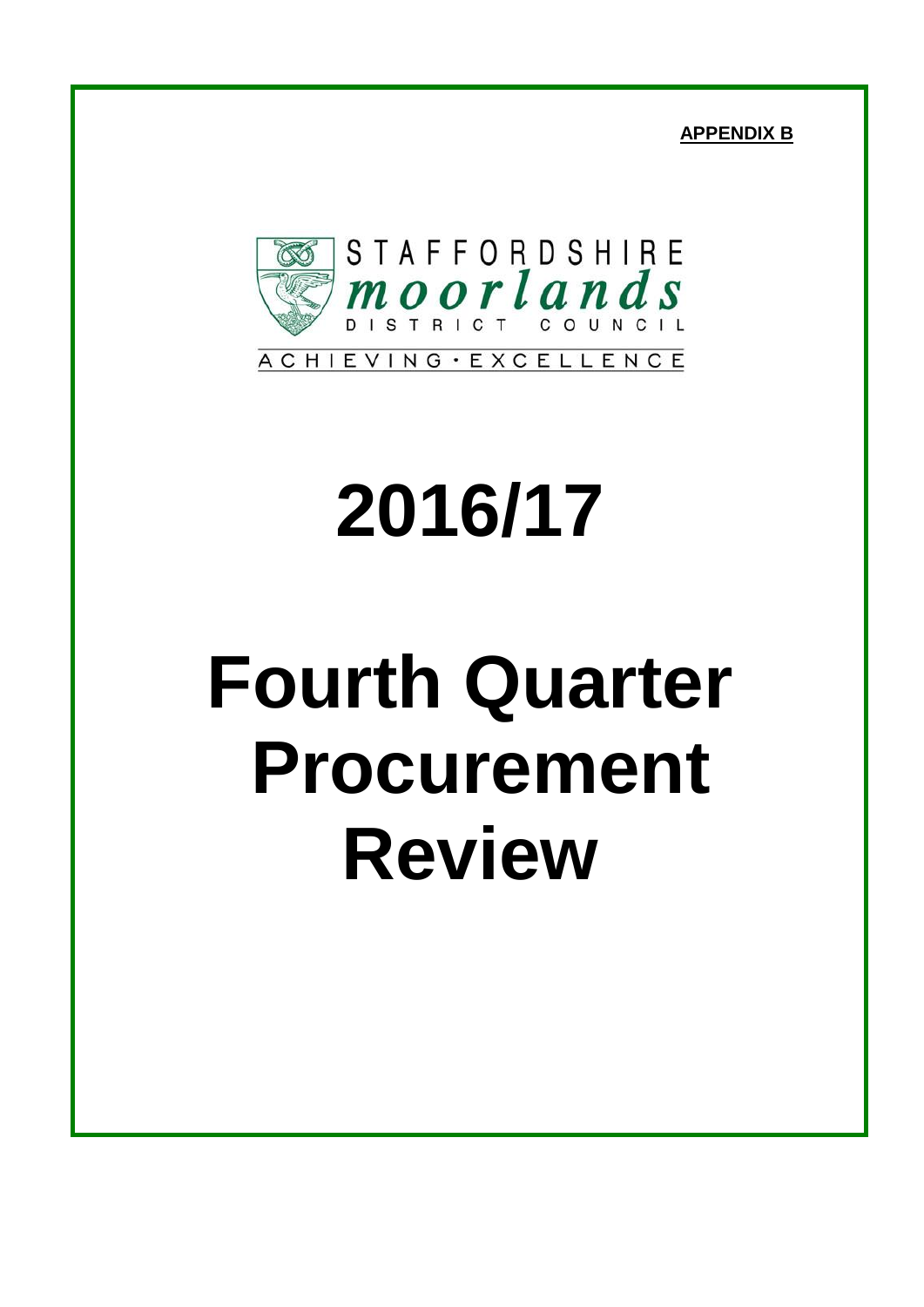### **1. Introduction**

- 1.1 A key element of the financial savings included in the Council's Efficiency & Rationalisation Strategy is being met from the implementation of the Procurement Strategy which was agreed by Councillors in April 2014.
- 1.2 The strategy was developed to ensure that its objectives link closely with the Council's overall strategic vision and aims and objectives. The key actions in in the strategy included:
	- Delivery of cashable efficiency savings to support the Efficiency & Rationalisation Strategy by tendering, retendering and renegotiating of contracts.
	- Development and embedding a professional procurement unit of excellence to deliver on going efficiency savings for the Councils
	- Revising Financial and Procurement Procedure Rules to support transparency, timeliness of contract award and greater control
	- Expanding the usage of electronic procurement systems for works as appropriate
	- Increasing the levels of spend covered by the contract
	- Implementation of e-tendering
	- Supporting the local economy by increasing the number of procurement opportunities advertised and adoption of a local business concordat
- 1.3 Significant progress has been made since April 2014, in conjunction with the external support of the Alliance Transformation partner Northgate Information Solutions. The reliance on this external support has now ended as the new Procurement structure has been implemented as part of the service review process. This has enabled new working initiatives to be implemented, including the integration of the Creditors function into Procurement will ensure the 'Purchase to Pay Cycle' is robust and able to meet the demands of efficiency and performance targets.
- 1.4 Additionally, the introduction of new systems and electronic processes now enables the Alliance to be fully compliant in accordance with Transparency Code and Public Contract Regulations requirements – with all procurement opportunities over £5,000 now openly advertised.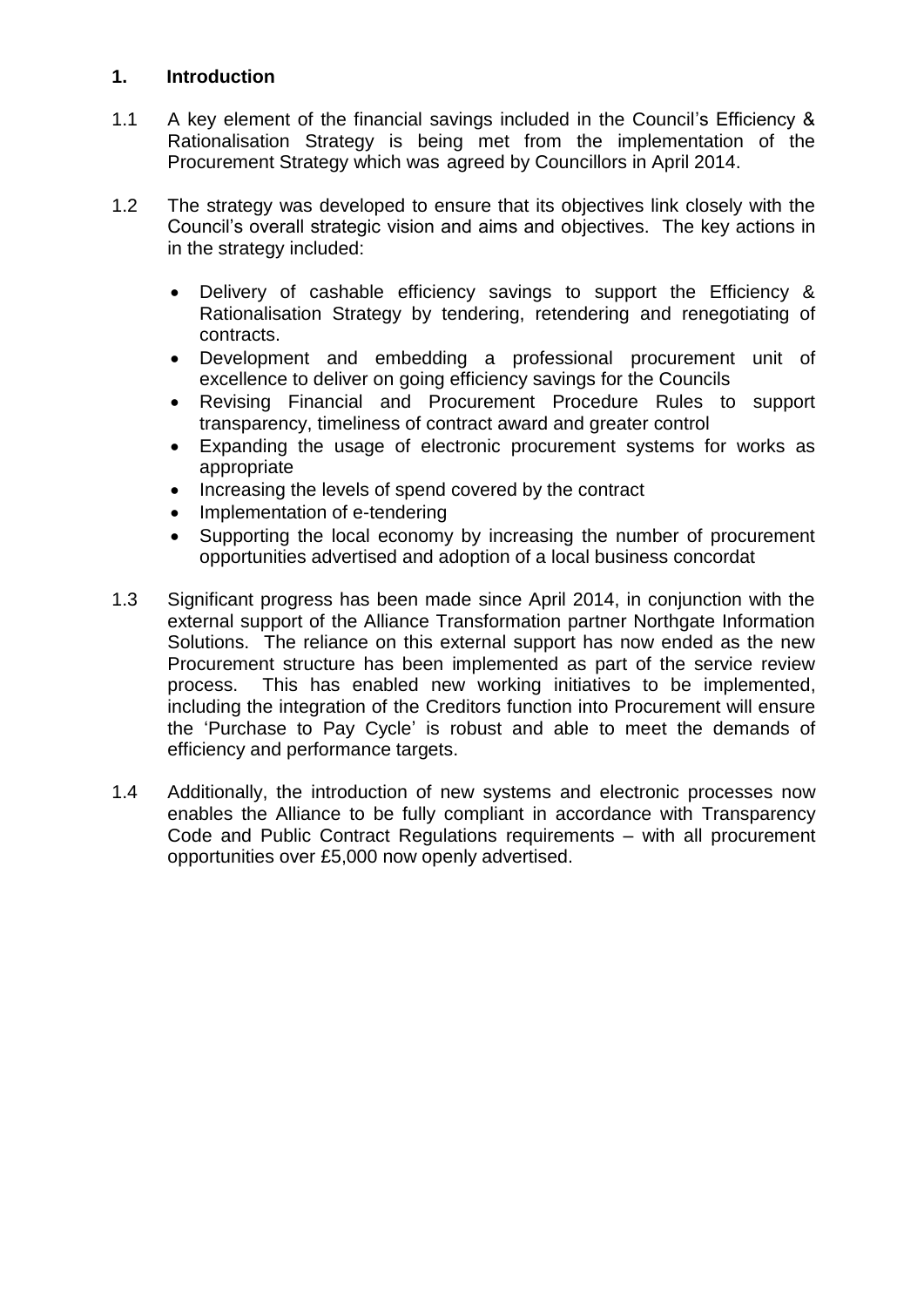### **2. Fourth Quarter Completed Procurements**

2.1 The activity supported by the procurement function during January to March 2017 is summarised below:

| <b>Fourth Quarter</b>                    | <b>High Value</b><br>( > £172,000) | <b>Low Value</b><br>$(E172,000)$ | <b>Total</b> |  |
|------------------------------------------|------------------------------------|----------------------------------|--------------|--|
| <b>SMDC Only</b><br><b>JOINT (SM/HP)</b> |                                    | 15                               | 8<br>16      |  |
| <b>TOTAL</b>                             | 2                                  | 22                               | 24           |  |

- 2.2 Annex A provides details of the 24 procurements completed during Quarter 4.
- 2.3 During the 2016/17 budget setting process, historical spend was analysed and where spend had been consistently lower than budget, this was highlighted for review. Subsequently, £240,000 in savings have been offset against the efficiency programme in relation to this analysis.
- 2.4 Additionally, a further £8,850 in cashable savings have been achieved from procurement activity during 2016/17 to date – which has also been offset against the efficiency programme. This relates primarily to contract renewals.
- 2.5 A number of one-off procurement exercises have also taken place which may result in savings against overall budget. This will be assessed when undertaking a comparison of 2017/18 expenditure against budget to identify where budgets can be reduced due to procurement activity.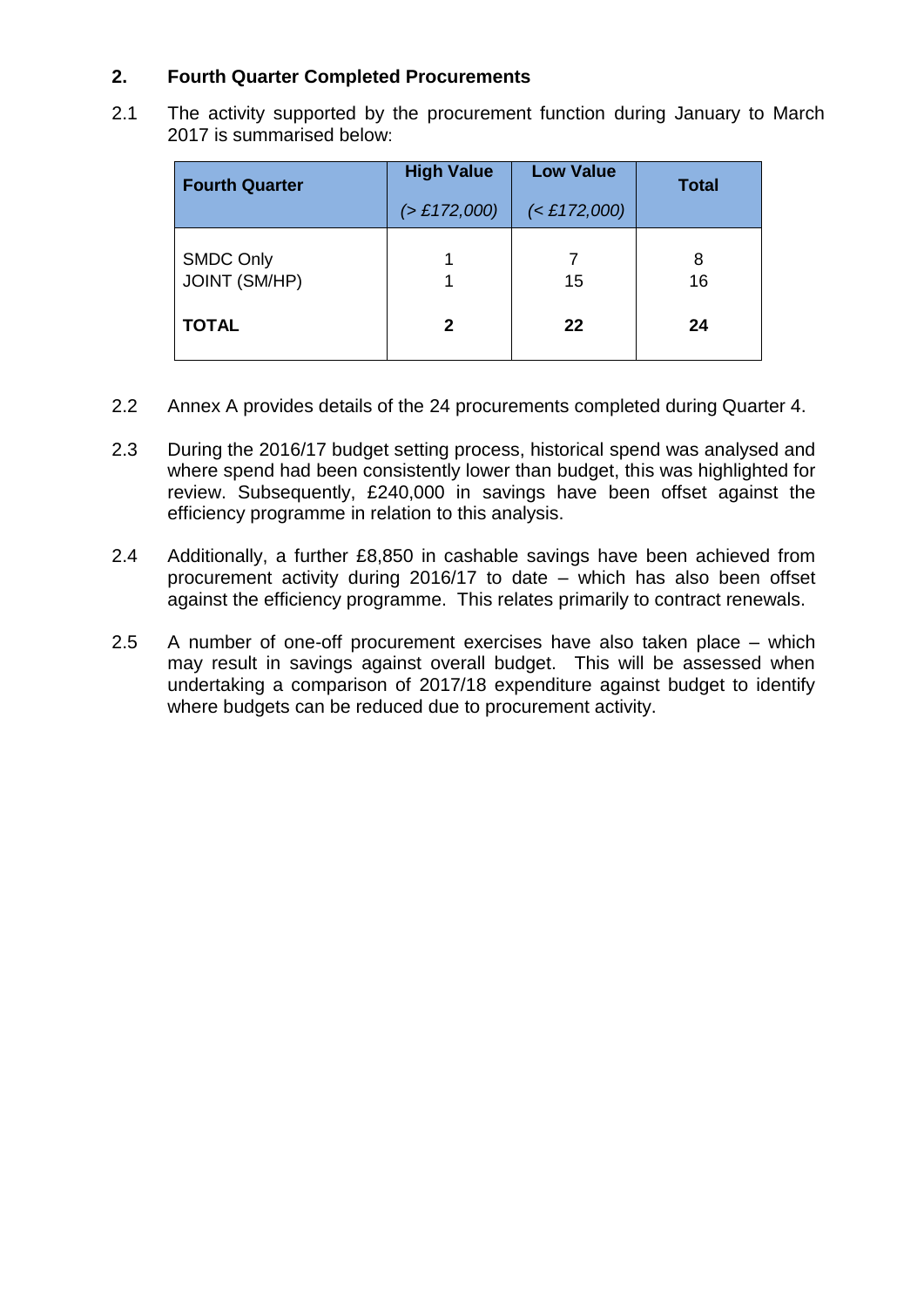### **3. 2016/17 Procurement Forward Plan**

3.1 The third quarter report detailed a total of 83 *(41 SMDC / JOINT)* remaining procurement opportunities to be delivered across the Alliance in 2016/17. The number of listed entries for completion still remaining is 57 items across SMDC and HPBC, the table below details the proportion for SMDC and Joint Contract activity.

The table below details the number of exercises which fall into either low or high value (profiled over full contract term) remaining for 16/17, which will be carried forward to 17/18.

| 2016/17              | <b>High Value</b> | <b>Low Value</b> | <b>Total</b> |  |
|----------------------|-------------------|------------------|--------------|--|
| <b>Activity</b>      | ( > £172,000k)    | $(E172,000k)$    |              |  |
| <b>SMDC</b>          | 1                 | 9                | 9            |  |
| <b>JOINT (SM/HP)</b> |                   | 16               | 17           |  |
| <b>TOTAL</b>         | 1                 | 25               | 26           |  |

- 3.2 In addition to the above, there are 145 listed entries brought forward from 15/16 for review for both HPBC and SMDC.
- 3.3 Some of the more significant 'high level' procurement activity that has been delivered in 2016/17 includes:
	- Victoria Business Park completion works
	- Customer Portal IT Solution
	- Risk Based Verification / E-forms IT Solution
	- Content Managed Website
	- Electricity and Gas Supply Contracts
	- Liquid Fuels Supply (HP/SM)
- 3.4 The procurement team have also been supporting the development of the waste collection, street scene and grounds maintenance joint venture service delivery model.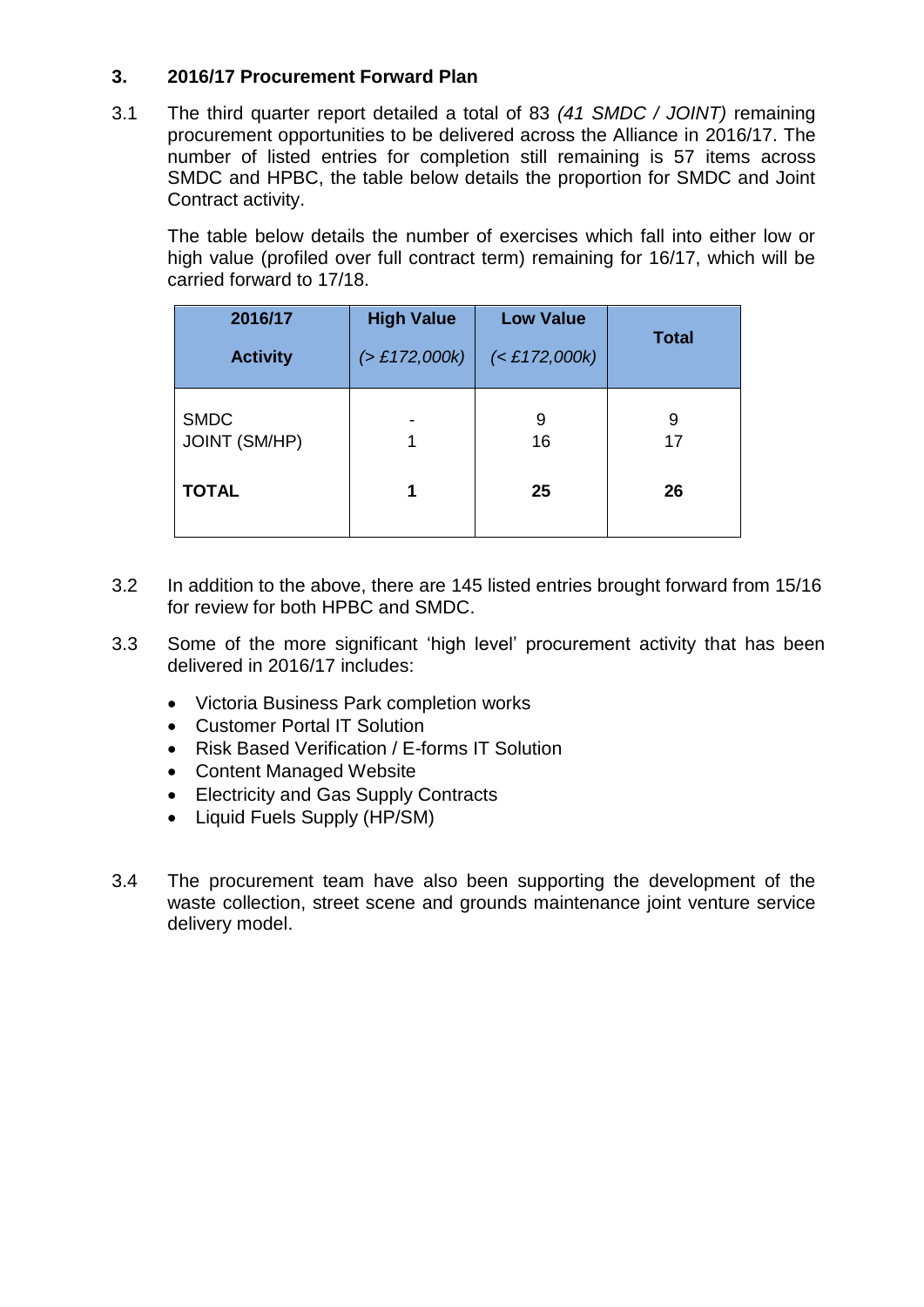#### **4. Procurement Performance**

- 4.1 This section reports on the Council performance in terms of procurement activity and the payment of suppliers.
- 4.2 Performance for the fourth quarter is highlighted below:-

| <b>Performance Indicator</b>                                 | <b>Target</b> | <b>Performance at</b><br><b>31st March 2017</b> |
|--------------------------------------------------------------|---------------|-------------------------------------------------|
| % of Alliance Procurement<br><b>Activity on Forward Plan</b> | 60%           | 55%                                             |
| Annual contract spend as %<br>of gross expenditure budget    | 75%           | 67%                                             |
| % of invoices paid within 30<br>days                         | 95%           | 96%                                             |

- 4.3 Performance Indicators have fallen short of target in terms of on-contract spend and forward plan activity:-
	- Of the activity that was not on the forward plan, 53% relate to single source and reactive urgent exercises, which could not have been foreseen. The remaining 47% had not been highlighted in the 2016/17 service meetings. Review meetings are scheduled to focus on the 2017/18 forward plan where a reminder for Services to be proactive in terms of forthcoming procurement activity will be addressed.
	- In regard to on-contract spend, the focus of the Procurement unit is to ensure the Authority is achieving value or money from its suppliers, part of which is ensuring a high proportion of Council spend is under a contract arrangement. The Procurement and Finance Business Partners are working closely with service areas to target and challenge off-contract spend.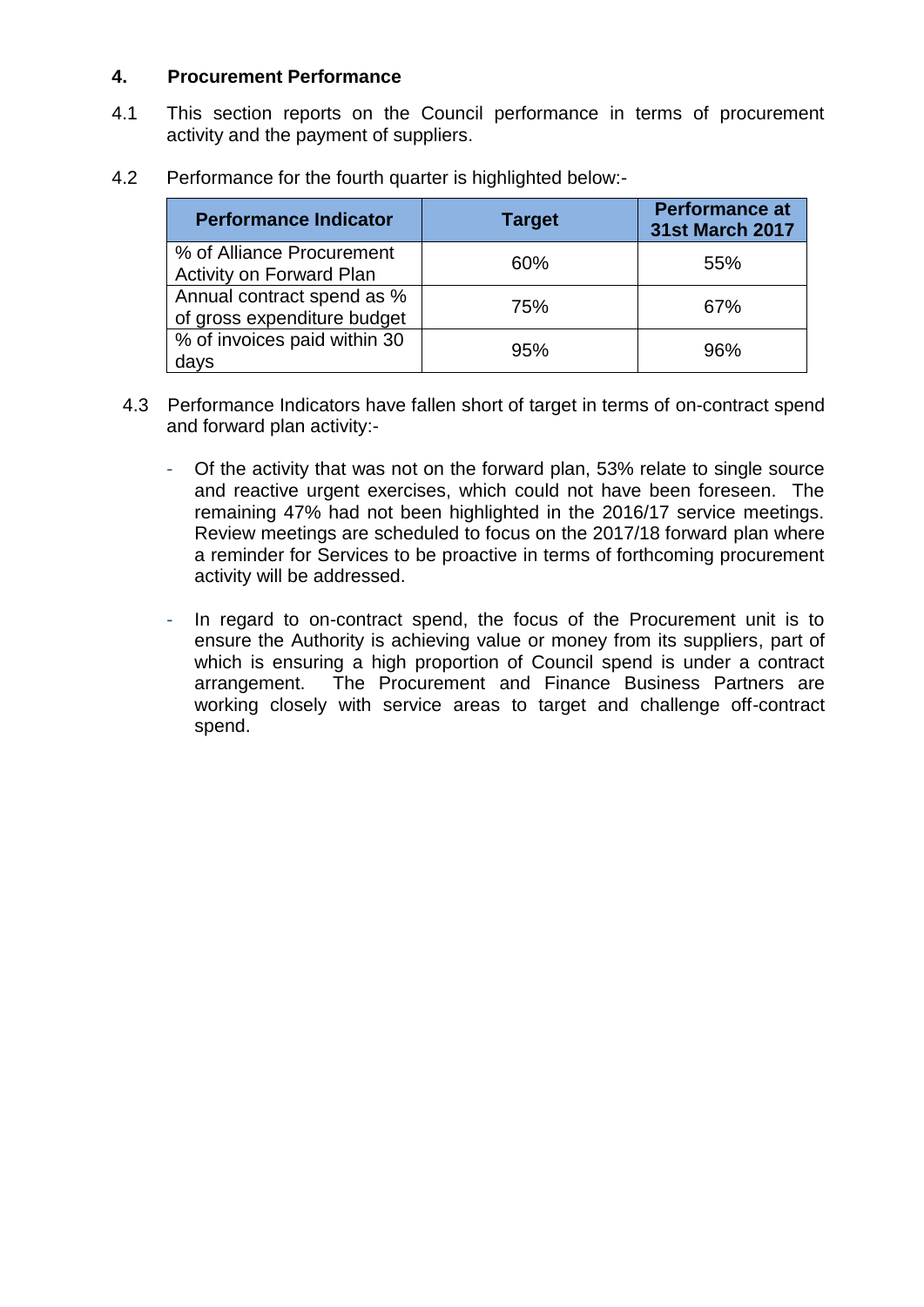## **ANNEX A**

## **Fourth Quarter Procurement Activity Completed**

| <b>Auth</b> | <b>Contract</b><br>name                                                                                             | <b>Contract</b><br><b>Description</b>                                                                                                                                                                                                                                                                      | <b>Recurring</b><br>or One-off<br>contracts | <b>Service Area</b>                                               | <b>Contract</b><br><b>Awarded To</b>                                                              | <b>Term</b><br>(years) | <b>TCV</b><br>(inc exts)                                          |
|-------------|---------------------------------------------------------------------------------------------------------------------|------------------------------------------------------------------------------------------------------------------------------------------------------------------------------------------------------------------------------------------------------------------------------------------------------------|---------------------------------------------|-------------------------------------------------------------------|---------------------------------------------------------------------------------------------------|------------------------|-------------------------------------------------------------------|
|             | <b>High Value (&gt;172,000)</b>                                                                                     |                                                                                                                                                                                                                                                                                                            |                                             |                                                                   |                                                                                                   |                        |                                                                   |
| <b>SMDC</b> | Victoria<br><b>Business Park</b><br>Completion<br>Works                                                             | Completion of<br>Works                                                                                                                                                                                                                                                                                     | One-off                                     | <b>Assets Capital</b><br>Projects                                 | Whitehouse<br><b>Construction Ltd</b>                                                             | 1                      | £201,196                                                          |
|             | Low Value (<£172,000)                                                                                               |                                                                                                                                                                                                                                                                                                            |                                             |                                                                   |                                                                                                   |                        |                                                                   |
| <b>SMDC</b> | <b>Biddulph Moor</b><br>hotscotch park<br>project                                                                   | New play<br>equipment for<br>Hot Lane site                                                                                                                                                                                                                                                                 | One-off                                     | Operational<br>Services -<br>Leisure                              | Hags                                                                                              | 1                      | £54,000                                                           |
| <b>SMDC</b> | Litter<br>Clearance at<br>various sites<br>across the<br>Staffordshire<br>Moorlands                                 | Litter collection<br>and removal of fly<br>tipped waste at<br>informal<br>countryside sites -<br><b>Wetley Moor</b><br>Common,<br><b>Biddulph Grange</b><br>Country Park,<br><b>Biddulph Valley</b><br>Way, Leek brook<br>Line, Marshes Hill<br>Common, Hales<br>Hall Pool,<br>Ladderedge<br>Country Park. | Recurring                                   | Operational<br>Services -<br>Horticulture                         | NOT TO BE<br>AWARDED -<br>Services will be<br>delivered in house<br>- Exercise<br>Suspended       | n/a                    | £8,600                                                            |
| <b>SMDC</b> | Ipstones<br>Planning<br>Appeal                                                                                      | Planning appeal<br>specialist<br>technical<br>support                                                                                                                                                                                                                                                      | One-off                                     | Regulatory<br>Services -<br>Planning &<br><b>Building Control</b> | Reading<br>Agricultural<br>Consultants                                                            | 1                      | £890                                                              |
| <b>SMDC</b> | Replacement<br><b>Street</b><br>Furniture<br>Derby St                                                               | Replacement<br>street furniture<br>for Derby Street                                                                                                                                                                                                                                                        | One-off                                     | <b>Assets Capital</b><br>Projects                                 | Fairway<br>Landscapes Ltd                                                                         | $\mathbf{1}$           | £5,505                                                            |
| <b>SMDC</b> | Woodcroft and<br>Wallbridge                                                                                         | Purchase of<br>equipment and<br>installation                                                                                                                                                                                                                                                               | One-off                                     | Operational<br>Services -<br>Leisure                              | <b>PROC-2716 (LOT</b><br>2) Fairway<br>Landscapes<br><b>PROC-2715 (LOT</b><br>1) Play Force Ltd   | 1                      | PROC-<br>2716 (LOT<br>2) £9,670<br>PROC-<br>2715 (LOT<br>1) £5916 |
| <b>SMDC</b> | Water level<br>monitoring<br>(Monitor<br>Equipment<br>purchased<br>separately as<br>required) at<br>Hales Hall Pool | Monitoring of<br>water levels at<br>Hales Hall Pool<br>reservoir -<br>quarterly visits &<br>management of<br>telemetry and<br>alarm system                                                                                                                                                                 | Recurring                                   | Operational<br>Services -<br>Horticulture                         | Mouchel Ltd                                                                                       | 1                      | £2,476                                                            |
| <b>SMDC</b> | Leek Mill<br>Quarter<br>Regeneration<br>Site - Design<br>team<br>appointment                                        | Acquisition of<br>privately owned<br>redundant mill<br>building in Leek.                                                                                                                                                                                                                                   | One-off                                     | Regeneration                                                      | <b>EXERCISE ON</b><br><b>HOLD WHILST</b><br><b>OPTIONS ARE</b><br><b>BEING</b><br><b>EXPLORED</b> |                        |                                                                   |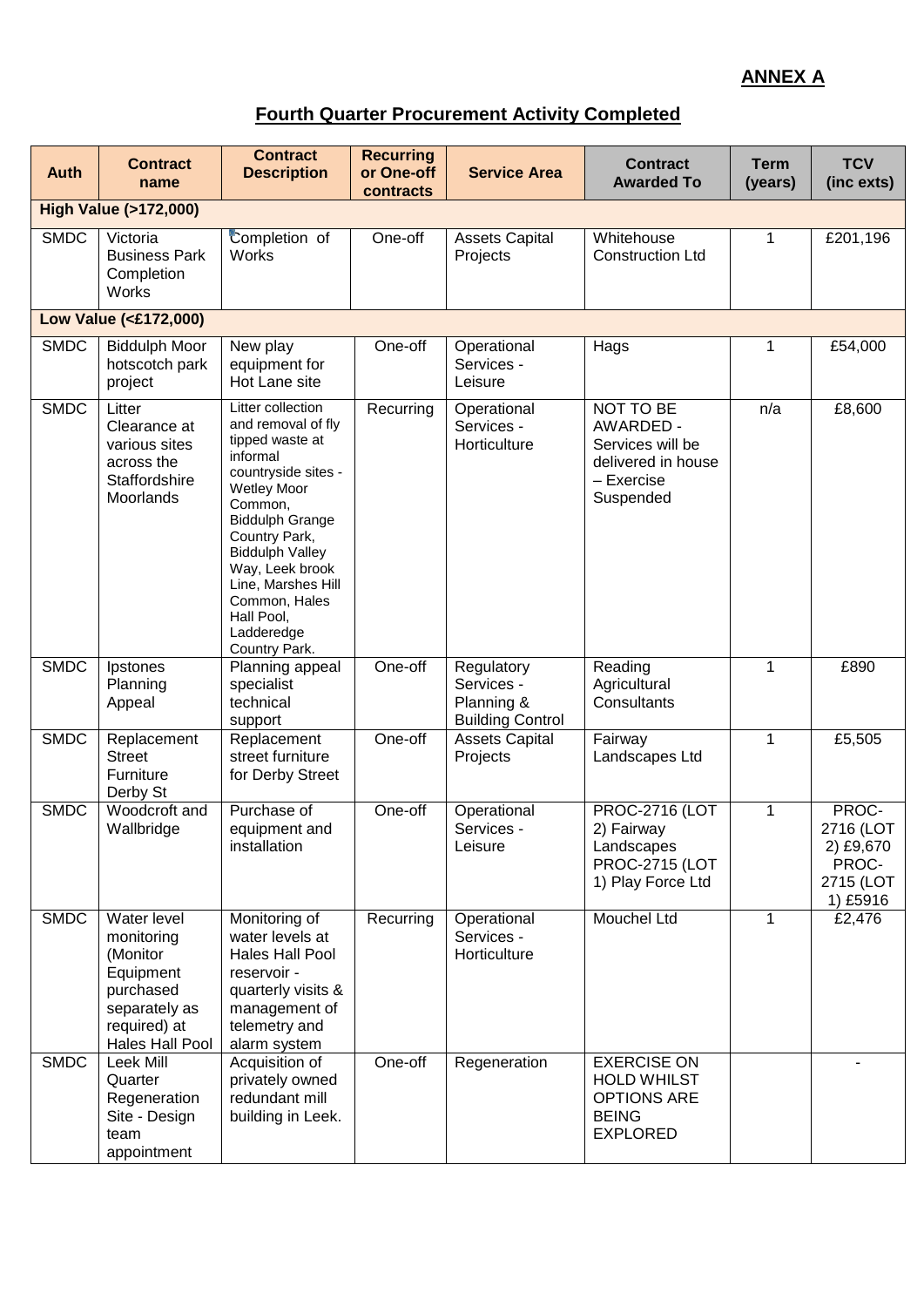| <b>Auth</b> | <b>Contract</b><br>name                                                   | <b>Contract</b><br><b>Description</b>                                                                                                                                       | <b>Recurring</b><br>or One-<br>off | <b>Service Area</b>                                               | <b>Contract</b><br><b>Awarded To</b>                                                                | Term /<br><b>Duration</b><br>(years) | <b>Total</b><br><b>Contract</b><br><b>Value (inc</b> |
|-------------|---------------------------------------------------------------------------|-----------------------------------------------------------------------------------------------------------------------------------------------------------------------------|------------------------------------|-------------------------------------------------------------------|-----------------------------------------------------------------------------------------------------|--------------------------------------|------------------------------------------------------|
|             | <b>High Value (&gt;172,000)</b>                                           |                                                                                                                                                                             | contracts                          |                                                                   |                                                                                                     |                                      | extension)                                           |
| Joint       | Digital self<br>service portal                                            | New potential<br>requirement,<br>mechanism to<br>support channel<br>shift                                                                                                   | Recurring                          | Organisational<br>Development &<br>Transformation -<br><b>ICT</b> | IEG <sub>4</sub>                                                                                    | $\mathbf{1}$                         | £240,000<br>(Yr 1)<br>£63,000)                       |
|             | Low Value (<172,000)                                                      |                                                                                                                                                                             |                                    |                                                                   |                                                                                                     |                                      |                                                      |
| Joint       | Asset<br>Valuation<br><b>Services</b>                                     | Professional<br>services to<br>complete asset<br>valuations of<br>council assets                                                                                            | Recurring                          | Finance -<br>Mainstream                                           | <b>Urban Vision</b><br>(Capita Symonds)                                                             | 3                                    | £114,135                                             |
| Joint       | Treasury<br>Management<br>advisory<br>services                            | Provision of<br>specialist TM<br><b>Services</b>                                                                                                                            | Recurring                          | $Finance -$<br>Mainstream                                         | Capita Treasury<br><b>Solutions Ltd</b>                                                             | $\overline{3}$                       | £72,000                                              |
| Joint       | Open Space<br>Sport and<br>Recreational<br>update to Local<br>Plan report | Study in relation<br>to Open space<br>sports &<br>recreational<br>grounds to<br>update local<br>plans for HP/SM                                                             | One-off                            | Regeneration                                                      | Knight Kavanagh<br>& Page<br>1-2 Frechville<br>Court<br><b>Bury</b><br>Lancashire<br><b>BL9 OUF</b> | $\mathbf{1}$                         | £51,912                                              |
| Joint       | <b>Bedding Plants</b><br>Framework                                        | Supply of<br>bedding plants<br>and plants for<br>planter<br>containers for<br>Summer and<br>Winter/Spring -<br>collaboration<br>with Stoke-on-<br>Trent CC &<br>Tamworth BC | Recurring                          | Operational<br>Services -<br>Horticulture                         | Les Halman<br><b>Nurseries</b>                                                                      | $\overline{2}$                       | £47,482                                              |
| Joint       | Payroll<br><b>Services</b>                                                | Provision of<br>payroll service                                                                                                                                             | Recurring                          | Finance -<br>Mainstream                                           | Stoke-On-Trent<br><b>City Council</b>                                                               | $\mathbf{1}$                         | £22,000                                              |
| Joint       | <b>CIVICA API</b>                                                         | Civica work in<br>relation to<br>customer Portal<br>- Ctax and<br><b>Benefits</b><br>Information to<br>enable display to<br>customers                                       | Recurring                          | Organisational<br>Development &<br>Transformation -<br><b>ICT</b> | Civica                                                                                              | $\mathbf{1}$                         | £21,000                                              |
| Joint       | Consultancy<br>Licensing and<br><b>Building</b><br>Control<br>Reviews     | Consultancy<br>support                                                                                                                                                      | One-off                            | Organisational<br>Development &<br>Transformation -<br><b>ICT</b> | Solace in<br><b>Business</b>                                                                        | $\mathbf{1}$                         | £15,800                                              |
| Joint       | Tarmacking<br>works to<br>Cemeteries<br><b>Buxton and</b><br>Leek         | Resurfacing of<br>footpaths<br>Buxton, ground<br>works to build<br>new path at<br>Leek Cemetery                                                                             | One-off                            | Operational<br><b>Services</b>                                    | LOT 1 MC<br>Properties<br>LOT 2 Horticon<br>Ltd                                                     | $\mathbf{1}$                         | £13,280                                              |